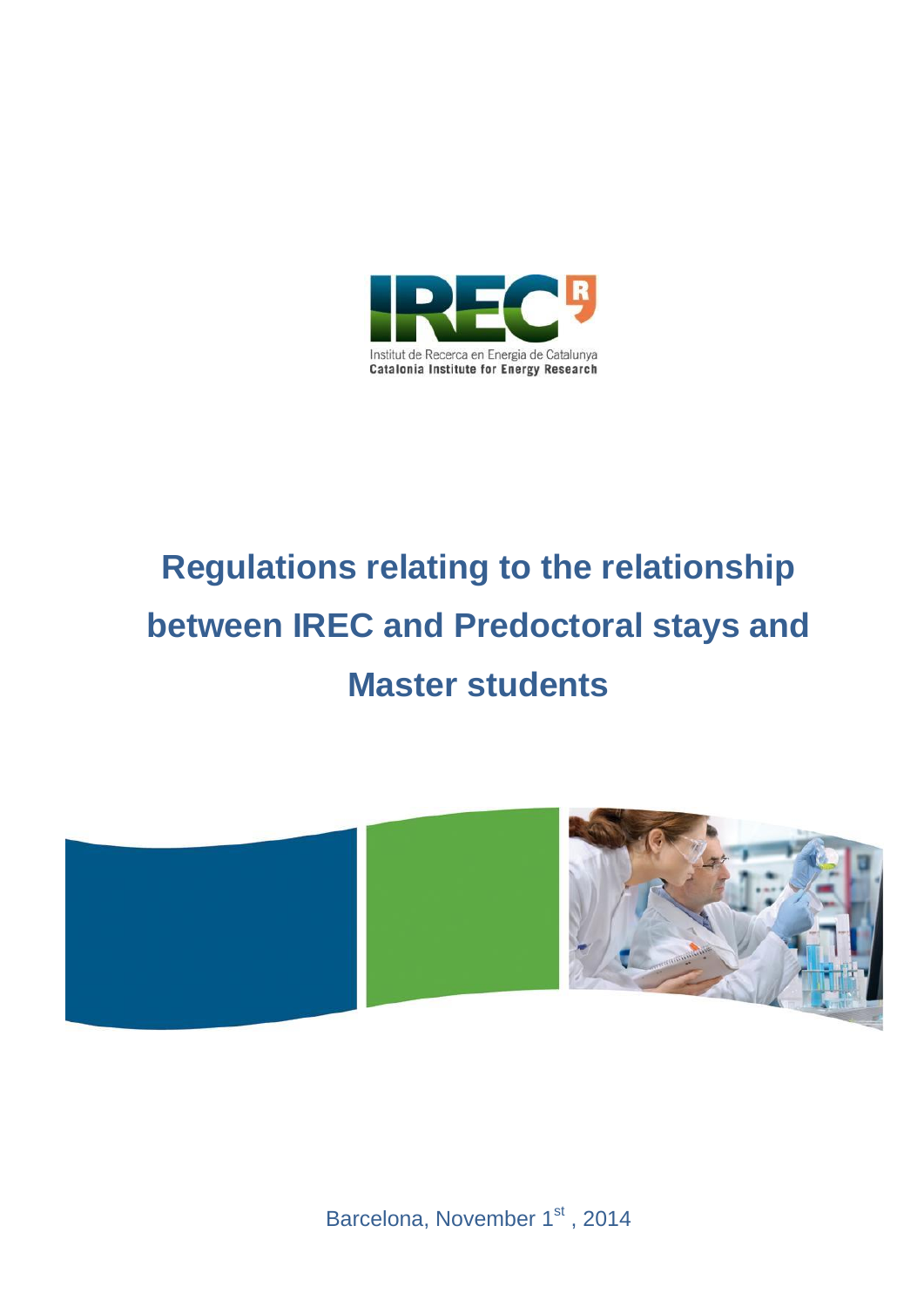

### **INDEX**

- 1. OBJECT
- 2. AID PROGRAM AND SCHOLARSHIP FOR THE PRE-DOCTORAL TRAINING
- 3. PROGRAM FOR THE ATTRACTION OF THE MASTERSTUDENT RESEARCH **TAI FNT**

#### **1. OBJECT**

The purpose of this document is to establish the normative bases that will regulate the relationship between the different types of Pre-doctoral Researchers who carry out their pre-doctoral research work at IREC facilities. Either through the pre-doctoral training aid program, through its hiring for a research project, for the opting of aid for the training of the different Official Bodies and for the realization of stay agreements with institutions where their staff / students where they regulate such work.

The aid program for pre-doctoral training of the Fundació Institut de Recerca en Energía de Catalunya (IREC), aims to train university graduates to complete their doctoral thesis associated with an  $R + D + I$  project. Additionally, this program will finance the realization of short stays in other  $R + D + I$  Centers and the university enrollment of the doctorate of the beneficiaries of the grants. Regulated in Article 2 of this document.

The pre-doctoral training in the framework of a research project, in which it establishes a heading for the training of university graduates to carry out their doctoral thesis, including if necessary the financing of the realization of short stays in other Centers of  $R + D + I$  and the university registration of the doctorate of the beneficiaries of the aid. They will be regulated by what is established in the framework of the project for which it has been hired and the provisions of article 2.9.c and 2.9.e. will be applied.

The aid programs for pre-doctoral training of the different official bodies (FPI, FPU, FI), whose purpose is the training of university graduates to carry out their doctoral thesis associated with an  $R + D + I$  project. Additionally, this program will finance the realization of short stays in other  $R + D + I$  Centers and the university enrollment of the doctorate of the beneficiaries of the grants.

The purpose of this document is also to establish the support program for Master students who make stays in the Center.

The aforementioned program of aid for pre-doctoral training will be one year, extendable for annual periods after a favorable report from the academic commission of the doctoral program, or in the case of the doctoral school, for the duration of their stay in the program.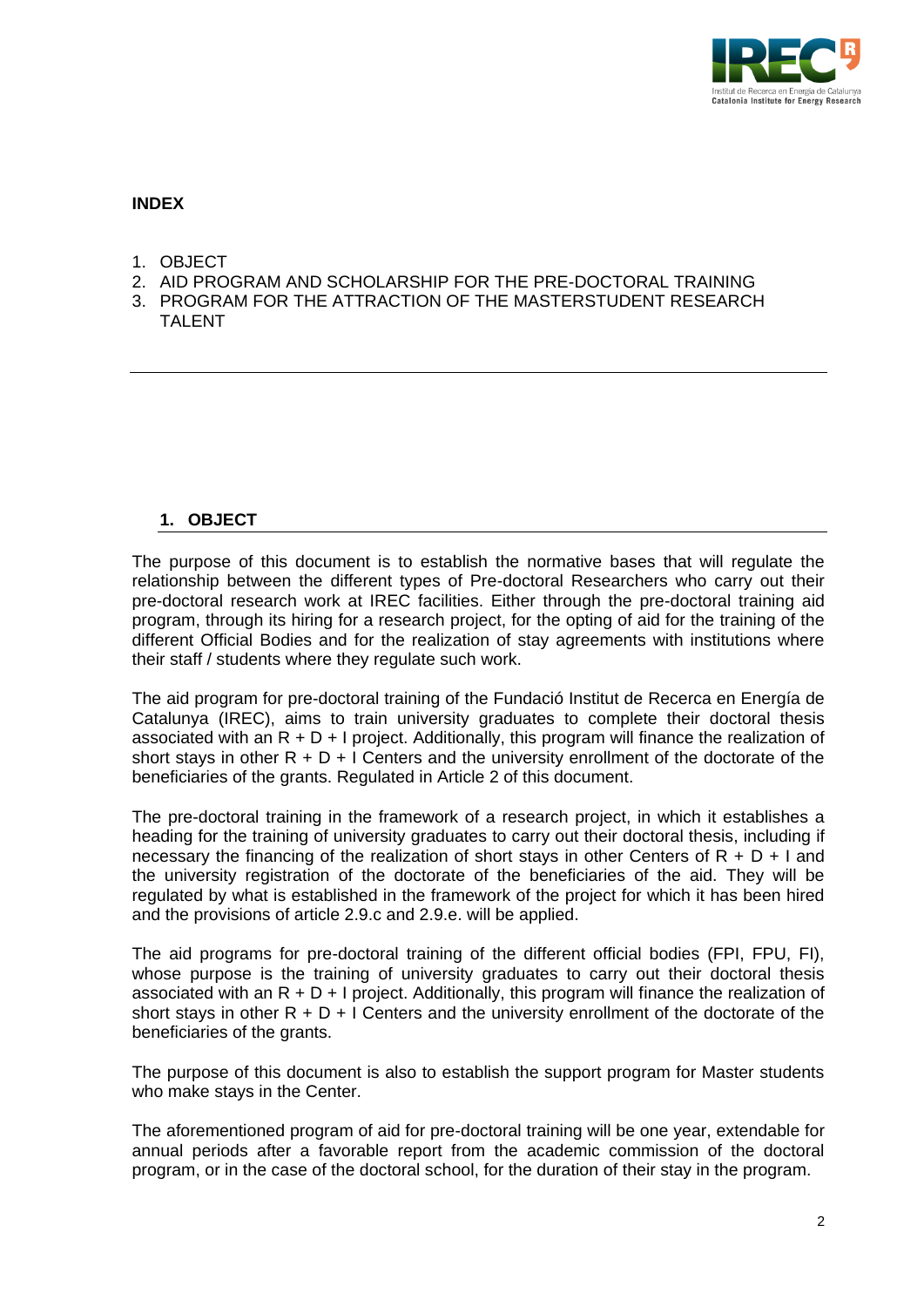

In addition, they must have the corresponding favorable report from the IREC internal monitoring commission specifically appointed for the evaluation of pre-doctoral researchers. This commission must be formed by three members to be defined according to the functional organization of each group or research area. Orientatively, said commission may be formed by the Group Leader, the Principal Investigator of the associated project and the doctorate assigned as internal tutor.

In no case the cumulative duration of the initial contract plus extensions may exceed four years.

Throughout the aid program, the principles of publicity, equality, merit and ability in the granting of aid will be respected.

## **2. SCHOLARSHIP AID AND SCHOLARSHIP PROGRAM FOR PREDOCTORAL TRAINING**

#### 2.1. Call for pre-doctoral positions

The calls will always be associated with an  $R + D + I$  project carried out by the IREC institute, which will be aimed at carrying out research tasks, in the field of a specific and innovative project

All calls will be published for at least three weeks on the IREC website.

The documentation that will constitute the call will consist of two parts one where the basic regulations of the aid will be described and an Annex to it, where the research topics associated with the Institute's R&D projects will be specified.

#### 2.2. Requirements for applicants for places

Applicants must prove that they have a bachelor's degree (engineer, architect, etc.), a university graduate with a degree of at least 300 ECTS credits (European Credit Transfer System) and have completed and approved a university master's degree, or equivalent, that at the beginning of the aid, allows them to have been admitted to a doctoral program. These personnel will be considered as pre-doctoral research personnel in training:

2.2.1. Individuals who meet the following requirements may apply for the place: a) Meet one of the requirements for 'access to the doctorate provided for in article 6 of Royal Decree 99/2011, of January 28<sup>th</sup>, which regulates official studies of doctorate, and the requirements established in these bases, and not having the title of doctor, with the following clarifications:

- The studies of masters or equivalent have to be completed and within the last three years prior to the date of publication of the pre-doctoral assistance program in question. - In the case of undergraduate studies with a minimum duration of 300 ECTS, applicants must be in possession of the degree at the time of submitting the application.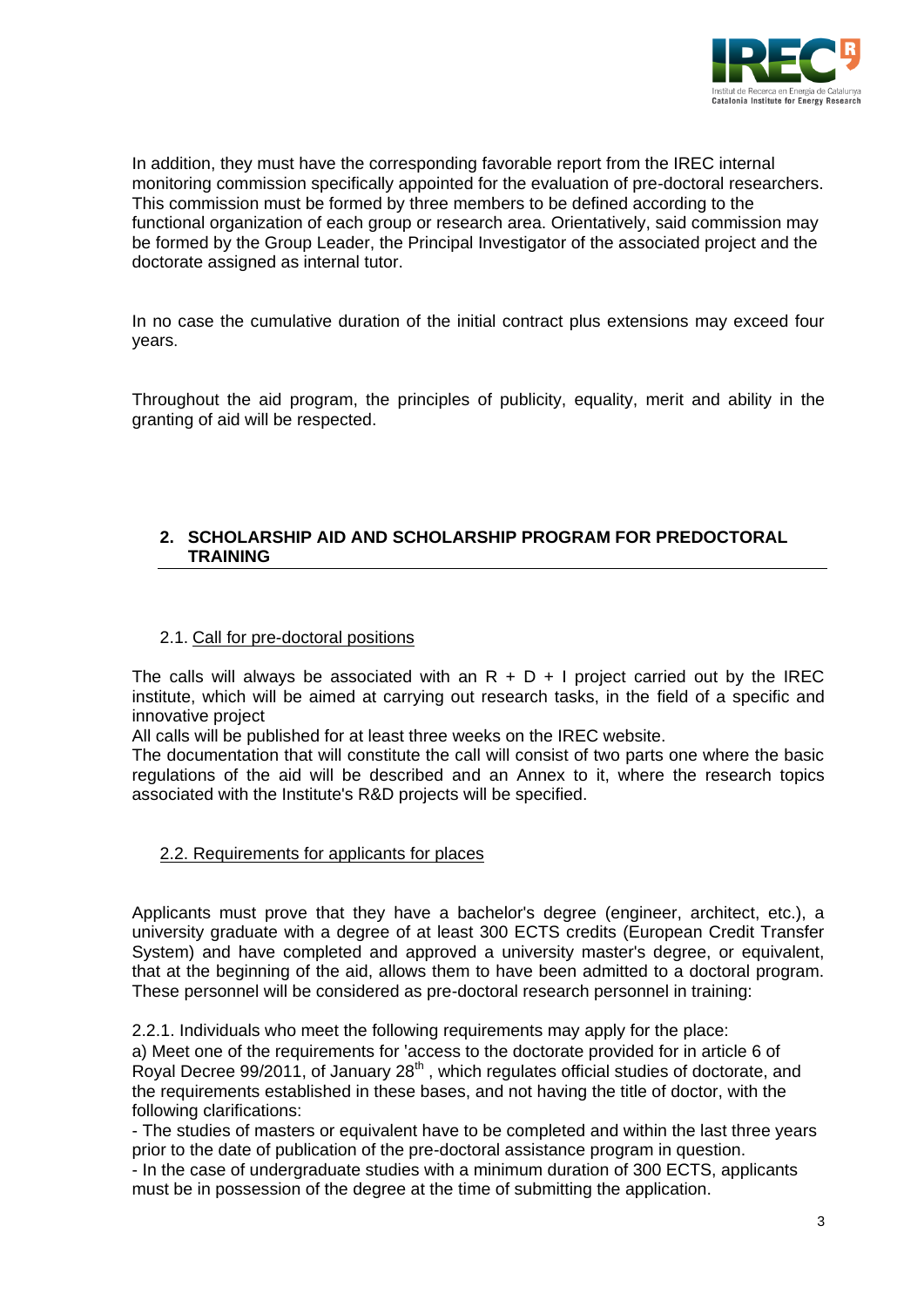

Applicants may also be natural persons in possession of the title of graduate, engineer or senior architect who have obtained the research proficiency (DEA) after January  $1<sup>st</sup>$ , 2011. b) Be enrolled, in the 2013-2014 academic year, of the academic guardianship of the doctorate at the time of acceptance.

c) Not be in possession of the doctoral degree.

d) The minimum average grade of the academic record of the candidate must be the following:

- For the first and second degree studies, engineering or architecture, it must be equal to or greater than 1.60 (scale from 0 to 4),

- For undergraduate studies, it must be equal to or greater than 1.60 (scale from 0 to 4),

- For the diploma, technical engineering or technical architecture, it must be equal to or greater than 1.60 (scale from 0 to 4).

The calculation criteria will be in accordance with those established in section V of **RESOLUTION ECO / 1639/2013, of July 22nd .** 

e) The research project of the candidates must be part of a competitive research project of the active institute at the time of submitting the application, or of an agreement or a research or knowledge transfer contract with public entities or private companies with a minimum value of 72,000.00 (seventy-two thousand) euros, at the time of submitting the application.

f) The doctoral programs must be from a university of the Catalan university system. g) Applicants may not have enjoyed any other assistance of a similar nature lasting more than 12 months at the end of the term for submitting applications.

2.2.2 Candidates who have totally or partially enjoyed this assistance in previous calls will be excluded.

#### 2.3.Request

The process will begin at the time of publication on the IREC website of the announcement of the call of the IREC pre-doctoral assistance associated with a research project. The publication date will be considered as the opening of the deadline for submitting applications by interested parties.

Prospective candidates who wish to request this assistance must complete the application available at www.irec.cat and submit it together with the documentation specified in section 2.4 in the IREC offices until the date established as the last day of the deadline for submission.

The aforementioned deadline for submission may never be less than three weeks, and said term may be extended at the discretion of the head of the research area, depending on the difficulty in finding the ideal candidate for the development of the project. Being able to give the case that the candidacy is deserted.

Likewise, the documentation established in section 2.4 may be sent by regular mail to the address of the center, indicating the reference number of the scholarship in the envelope or by email.

Candidates may request an acknowledgment from the IREC as proof of submission of documentation.

For additional information, applicants can contact the group leader assigned for each research project, the name of which will be recorded in the annex of the respective calls.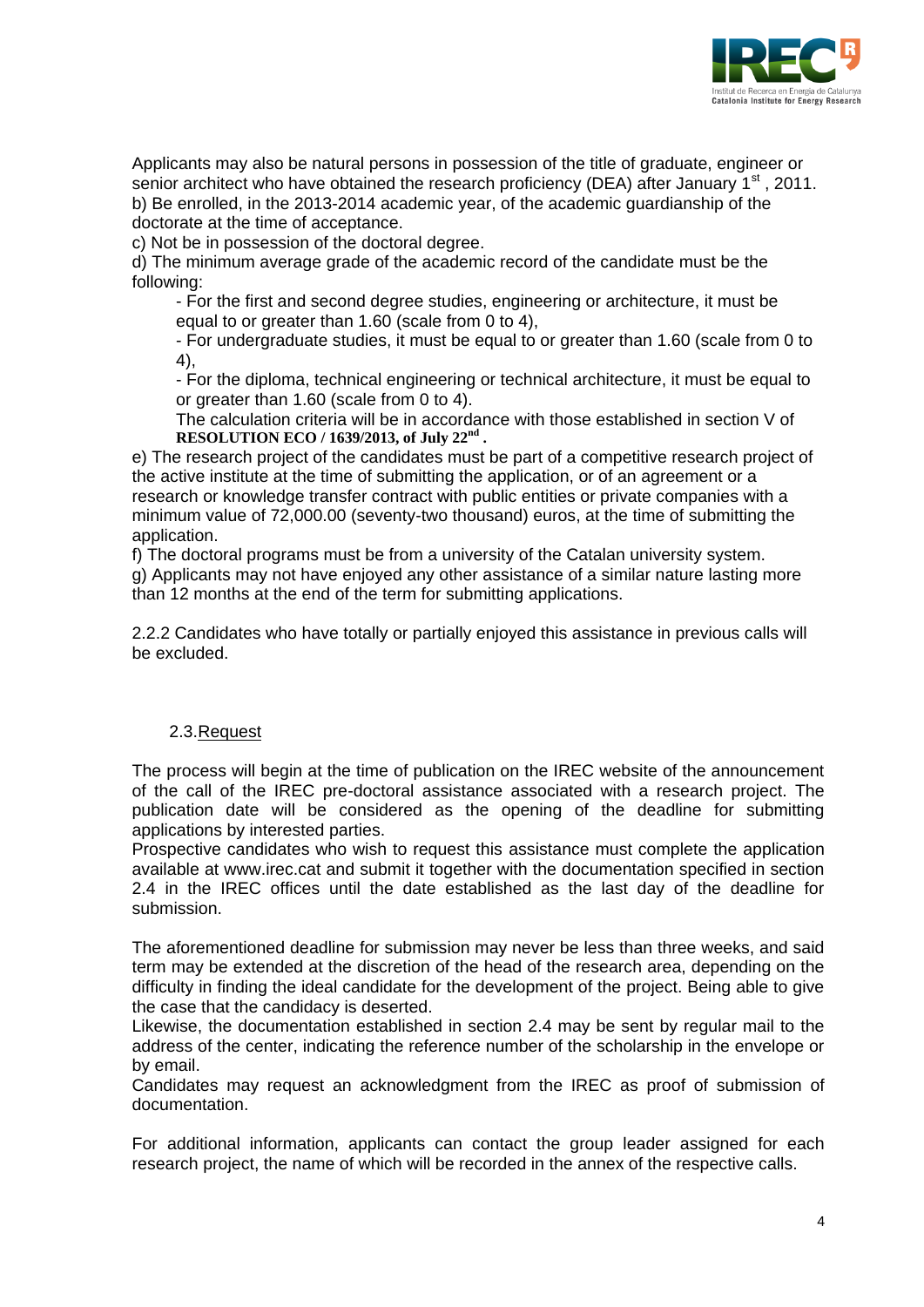

## 2.4. Documentation

The formal request will be made through a form that will be available in each call. The following will be attached electronically with the application:

a) Copy of the National Identity Document, and in the case of foreign citizens, a copy of the Foreigner Identification Number, or the Valid Passport.

b) Certified photocopy of the academic title or proof of payment of the title.

c) Certified photocopy of the official academic certificate of the studies of degree,

engineering, architecture or diploma in which the average mark, the number of credits of each subject or, if not possible, the number of hours.

In the case that the average grade calculated in accordance with the criteria established in section 2.2.1 does not appear in the official academic certificate.

d) Certified photocopy of the academic record of the master's studies.

Applicants who have completed the bachelor, degree, engineering, architecture, diploma or master's degree studies at centers outside the university system of the Spanish State must also state in the official academic certificate the maximum and minimum qualifications within the evaluation system corresponding and the minimum qualification required to pass. In the cases reflected in the previous points, in the case of certificates issued by foreign centers, it will also be stated which are the maximum and minimum qualifications within the corresponding evaluation system and what is the minimum qualification to pass. Likewise, applicants who have studied abroad and have extended academic certification in a

language other than Spanish, Catalan or English, must accompany it with the corresponding official translation into one of these three languages.

e) Curriculum vitae, specifying any relevant professional experience.

f) Document proving, by certificate or letter of admission to the doctoral program issued by the unit responsible for said program, or by the doctoral school.

g) The candidate may choose in his/her application a maximum of three scholarships per call, although in that case, in the application form, he/she must state his/her order of priority among them.

#### 2.5. Selection of candidates

After the deadline for submitting applications:

1. The Director of IREC shall appoint a Selection Committee of a maximum of three members and chaired by him or herself.

2. The Selection Committee will evaluate the documentation received from all the candidates and score them according to the following criteria:

a) Academic record of university studies (up to a maximum of 4 points).

b) Master's and Postgraduate academic records (up to 2 points).

c) Merits, where professional experience, publications, etc. (up to 2 points) will be included.

d) Adequacy of the candidate to the project (up to 2 points).

The maximum score that the candidate may obtain will be 10 points, in the event that the Selection Committee considers it appropriate, it may summon the candidates to interview them.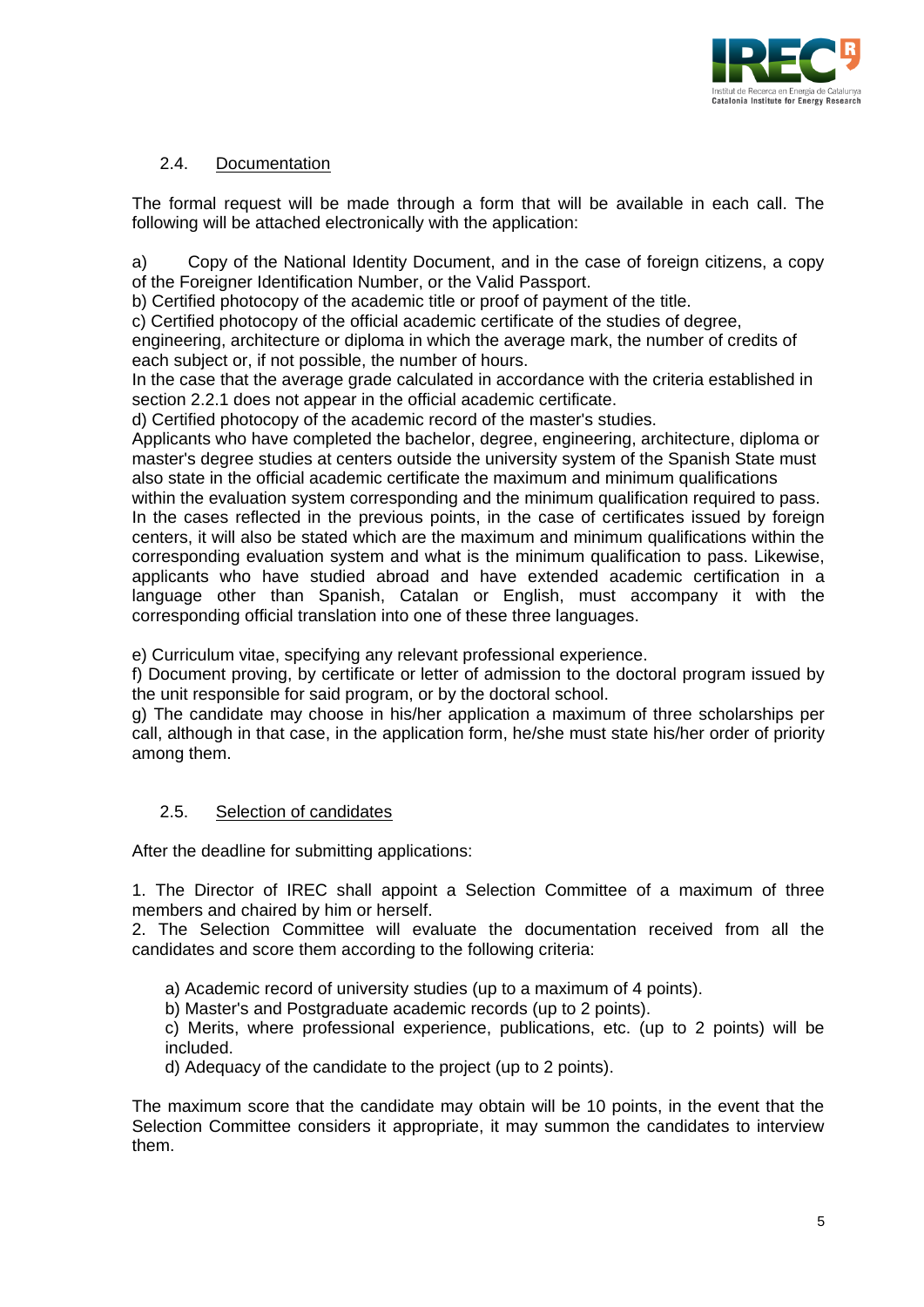

3. Once all the candidates have been evaluated, the Selection Committee will publish a preaward proposal on the bulletin board and on the IREC website, where the candidate will be granted the aid and a list of the rest of the candidates in order of punctuation received, the same order being that of reservations nominations.

As of the publication of the pre-Award proposal, a period of 10 days is opened for the candidates to make the allegations they deem appropriate.

After this deadline, the final resolution with the name of the candidate to whom the aid is awarded will be published on the bulletin board and on the IREC website.

In case of resignation by the winning candidate, the beneficiary of the aid will become the first reserve candidate, and so on.

## 2.6. Credentials

Once the call has been closed, evaluated and awarded, the IREC Director will issue the relevant credentials. The fellow must sign his/her credential.

In said signature, the fellow must also submit a statement stating that he/she is not currently receiving any other scholarship or subsidy he/she considers incompatible with the IREC award.

## 2.7. Duration of the aid

The maximum duration established will be one year by means of an employment contract, extendable for annual periods after a favorable report from the academic commission of the doctoral program, or in the case of the doctoral school, during the duration of its stay in the program. In no case the cumulative duration of the initial contract plus extensions may exceed four years.

Students admitted to the PhD program will be considered research personnel in training, and will have an employment contract, regulated by Law 14/2011, of June 1.

However, when the contract is concluded with a person with a disability, the contract may reach a maximum duration of six years, extensions included, taking into account the characteristics of the research activity and the degree of limitations in the activity.

In no case may the sum of annual extensions be longer than 4 years, except in cases where there have been periods in which the aid is suspended due to temporary disability (illness or accident), medical prescription during pregnancy, and leave of maternity or paternity, which will not be counted as a time to enjoy the help.

#### 2.8. Grant Termination

The scholarship will be finalized in the following cases:

1.- In case of falsification of information or incompatibility with other scholarships or financial assistance provided by other public or private institutions.

2.- For not exceeding the annual evaluation of the academic commission of the doctoral program or the internal monitoring commission designated by the Institute.

3.- By the will of the fellow.

4.- For breach by the fellow of his/her obligations.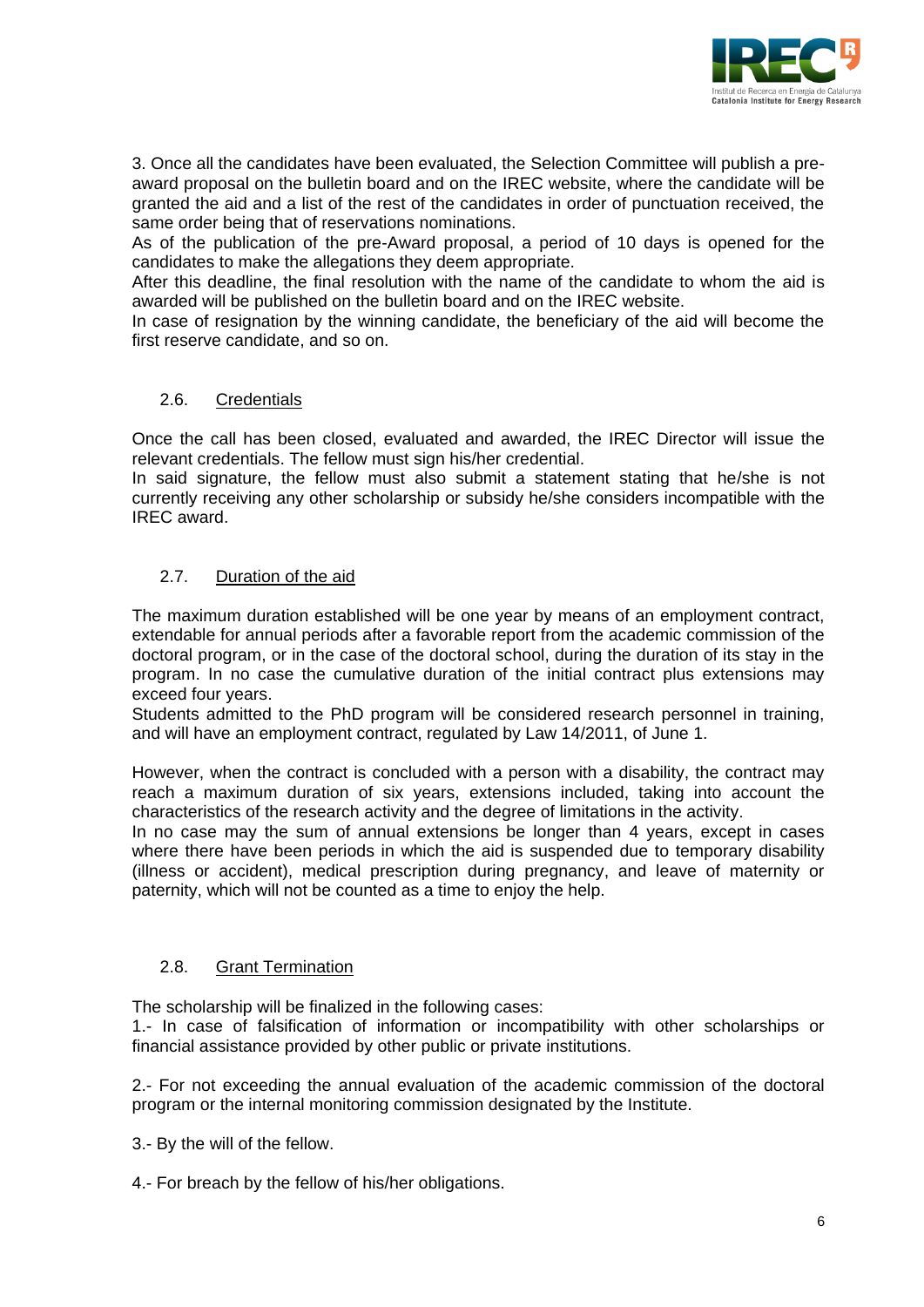

5.- By mutual agreement between the parties.

#### 2.9. The payment of scholarships

- a) The gross monthly amount that the fellow will receive during the first and second year will be € 1,250.00 (12 monthly payments per year, equivalent to a total of € 15,000.00 / year).
- b) The gross monthly amount that the fellow will receive during the third and the possible fourth year will be  $\epsilon$  1,416.66 (12 monthly payments per year, equivalent to a total of  $\epsilon$ 17,000.00 / year).
- c) The scholarship includes a supplementary annual support of 660€ for coverage of enrollment expenses in the doctoral degree for at least 3 years and a maximum of 4 years. As a general rule, these costs will be paid to universities directly by the fellow. IREC will pay the payroll to the grantee monthly apportioning said amount. The grantee may request the advance of said amount to the IREC Administration to pay the corresponding tuition.
- d) The grantee may also receive special assistance as compensation for expenses that may arise during stays in other R & D & I centers and attendance at scientific conferences as long as the said stay exceeds 15 days and the duration of The congresses will be regulated according to current regulations. The system for calculating the amounts to be received as compensation of expenses, during these displacements will always be carried out in accordance with what is established in the internal regulations of the IREC of travel policy.
- e) IREC assumes the costs associated with the rights of presentation of the thesis, as well as the costs of editing for the presentation of the thesis and considerations to the jury, as additional final aid to the fellows, for which a global aid bag will be available 700 $\epsilon$ maximum.

The amounts resulting from the application of the aforementioned regulations, during the duration of the aid, will be considered as additional aid or withholding tax exempt and will only be received while there is an employment relationship between the intern and the IREC.

It is the responsibility of the candidates to present the required documentation properly translated into an official local language if necessary, and IREC does not assume additional costs if the candidates need a legalization or similar steps to formalize their titles or translations thereof.

#### 2.10. Obligations of the Scholar

1. One month before the end of each year of the scholarship, the grantee must submit a brief report on the work done and the results obtained during the past year. The approval of this report by the IREC is an indispensable requirement for the renewal of the scholarship.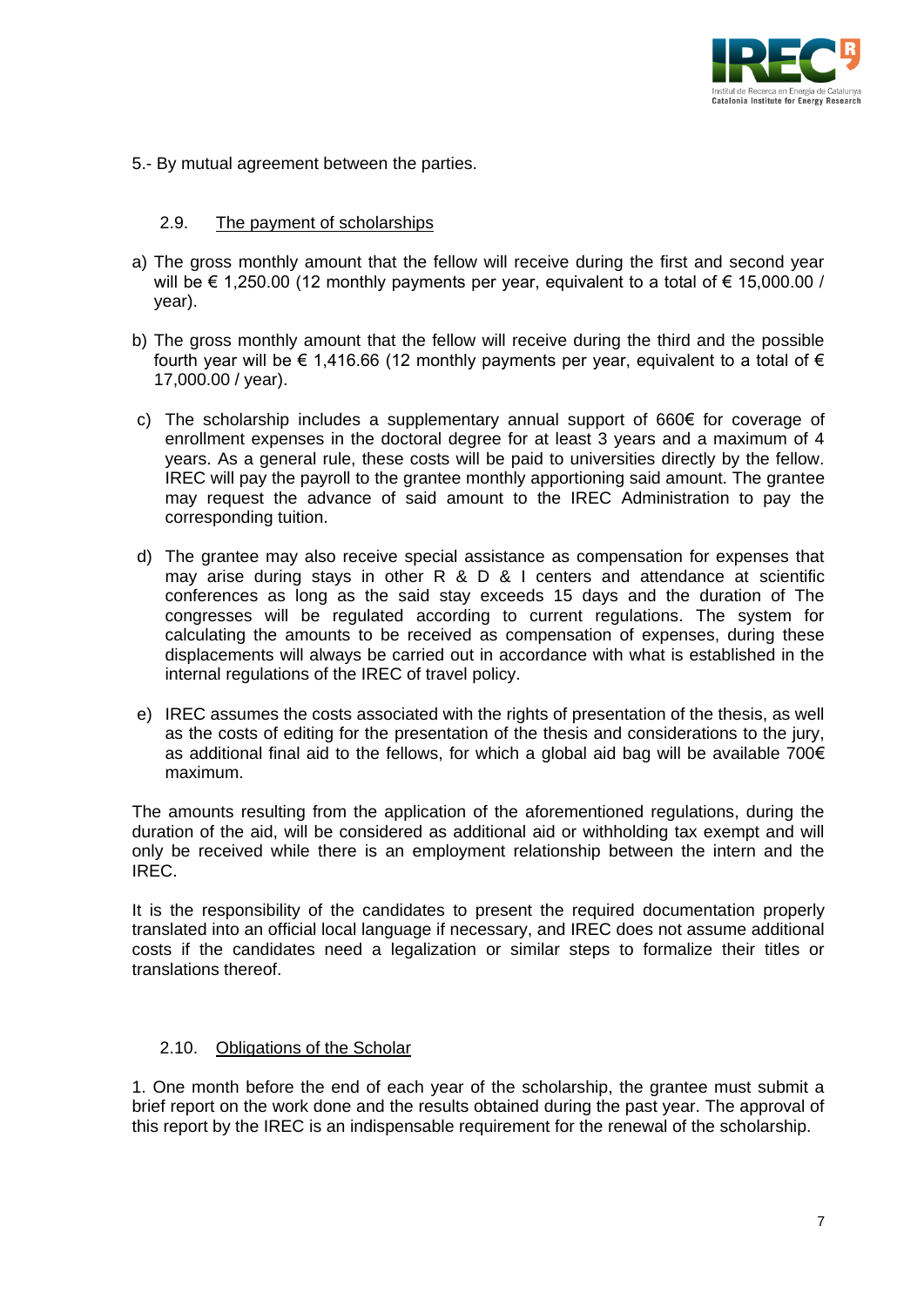

2. The fellow must also provide the IREC Department of Human Resources with a photocopy of the accreditation that has read their Diploma of Advanced Studies (DEA) or the doctoral thesis within a maximum period of 10 business days from its reading.

3. The group leader or the assigned investigators will supervise their assistance and the fulfillment of their obligations and will present a report to the Human Resources Department about any irregularity that could affect the scholarship or its renewal.

4. In case of resignation, the intern must notify the Department of Human Resources 15 days in advance, the lack of notice will entail the discount of the last payment of the corresponding days not pre-notified.

5. Fellows must indicate in all their scientific publications that they receive funding from the IREC pre-doctoral training program, and in all documents that they are an IREC Fellow.

6. Fulfill the conditions and obligations established in the call.

7. Carry out the activities planned in your training and research specialization program.

8. To fulfill the objectives of the training and specialization program with advantage.

9. Comply with the internal or operational regime of IREC, especially in relation to working conditions and norms for the prevention of occupational hazards and the internal regulations of IREC confidentiality.

10. Assume the corresponding obligations due to their inclusion in the General Social Security System, in accordance with the provisions of Royal Decree 63/2006, as well as, in the case of research personnel in contract formation, derived from your employment contract.

11. Prepare and submit an annual report in English of their work in order to be evaluated by the Thesis Monitoring Commission and obtain compliance for annual renewals.

1 month before finishing each annuity, said report must be delivered. The commission will deliver its reports 15 days before the renovations. Apart from the reports of the commission for monitoring the scholarship, you can call an oral defense of the report and hold an interview with the fellow to be able to evaluate it according to the defense of the work done.

#### 2.11. Rights of the Scholar

1. The rights of research personnel in training are, in general:

a) Obtain from the IREC the collaboration and support necessary for the normal development of their studies and research programs.

b) Be integrated in the departments of IREC in which they carry out the investigation.

c) Participate in the calls for complementary aid to attend scientific meetings or for training and improvement stays in centers other than IREC.

d) Exercise the intellectual property rights derived from their own training activity in the investigation and in accordance with their contribution, in accordance with the established text of the Intellectual Property Law, approved by Royal Legislative Decree 1/1996, of April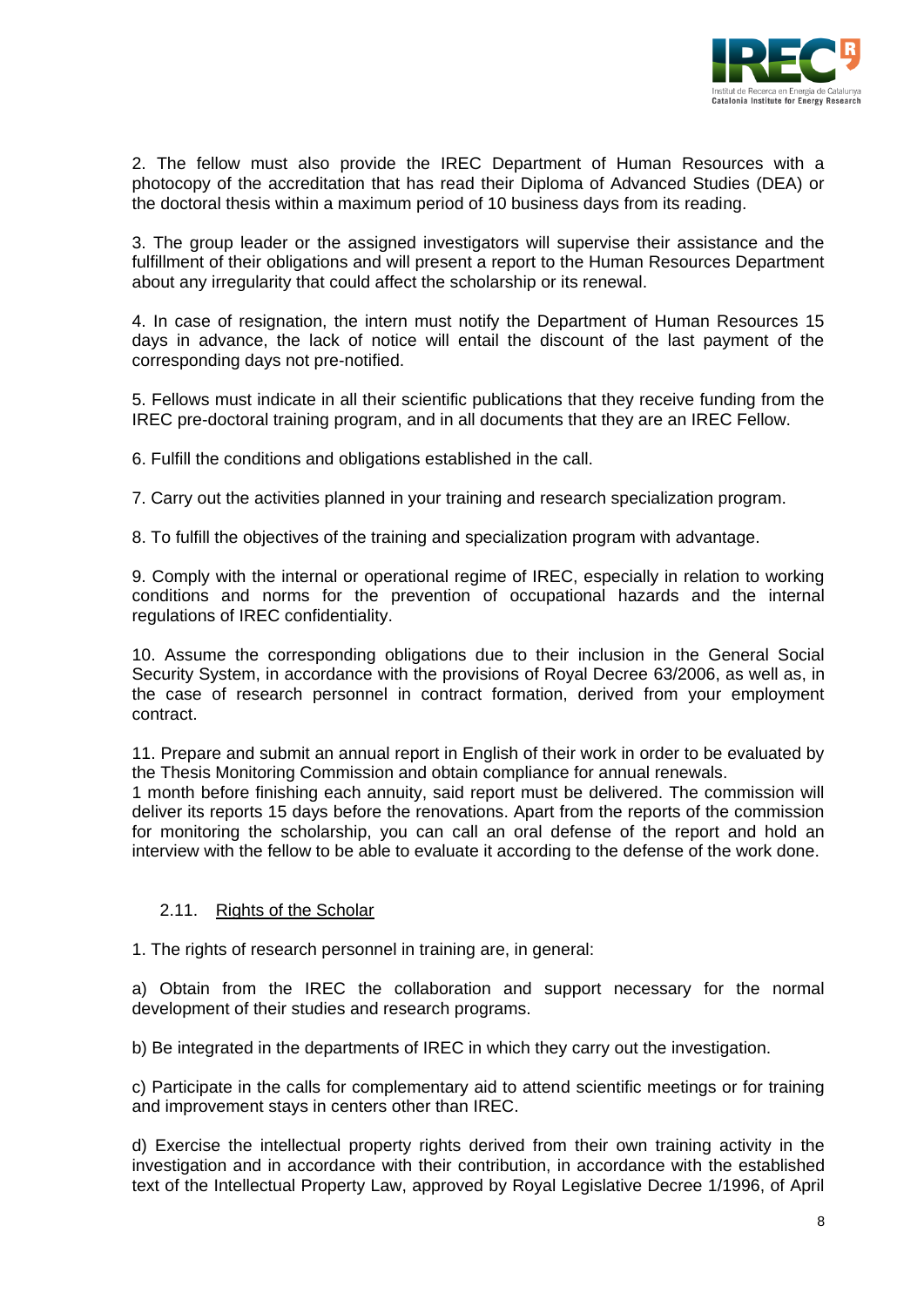

12 and the Internal Regulations on Intellectual and Industrial Property Rights of IREC of 12/13/2010. The aforementioned rights will be independent, compatible and cumulative with other rights that could derive from the research carried out, without prejudice to the conditions derived from the collective work when the research personnel in training participate or are linked to a collective research project.

e) Regarding the possible rights of research personnel in training on industrial property, the corresponding call will be made, within the framework of Law 11/1986, of March 20, on Patents, and, where appropriate , Royal Decree 55/2002, of January 18, and the Internal Regulations on the Rights of Intellectual and Industrial Property of IREC of 12/13/2010, on the exploitation and transfer of inventions made in public research entities. The aforementioned rights shall in no case be of a salary nature.

## 2.12. Obligations of IREC

1. The IREC will have the following obligations:

a) Provide the research staff in training the necessary support and facilitate the use of facilities, equipment, material and training resources that are necessary for the proper development of its activity.

b) Designate a commission to monitor the doctoral thesis and associated research work or, where appropriate, a tutor, for the coordination and orientation of the activity of research staff in training.

c) Ensure the adequate development of the training program for research personnel in training, without being required to carry out any other activity that is not related to the development of their research or the specific training required for it during its course.

d) The remaining obligations established in article 7 of Royal Decree 63/2006, of January 27.

#### 2.13. Incompatibilities

1. In general, the aid provided for in this regulation is incompatible with any other type of assistance of a similar nature, and in general, with the perception of any amount that has a salary nature, when this damages the investigative and formative purpose and / or occurs at the same time.

2. Notwithstanding the foregoing, these grants will be compatible with the perceptions that come from teaching or research tasks directly associated with the research activity carried out by the research staff in training, provided that they are carried out outside the hours of the scholarship or Receive the express authorization of the IREC Director.

3. Any financial assistance from other public or private institutions must be specifically approved as compatible with this scholarship by the IREC director.

#### 2.14. Advertising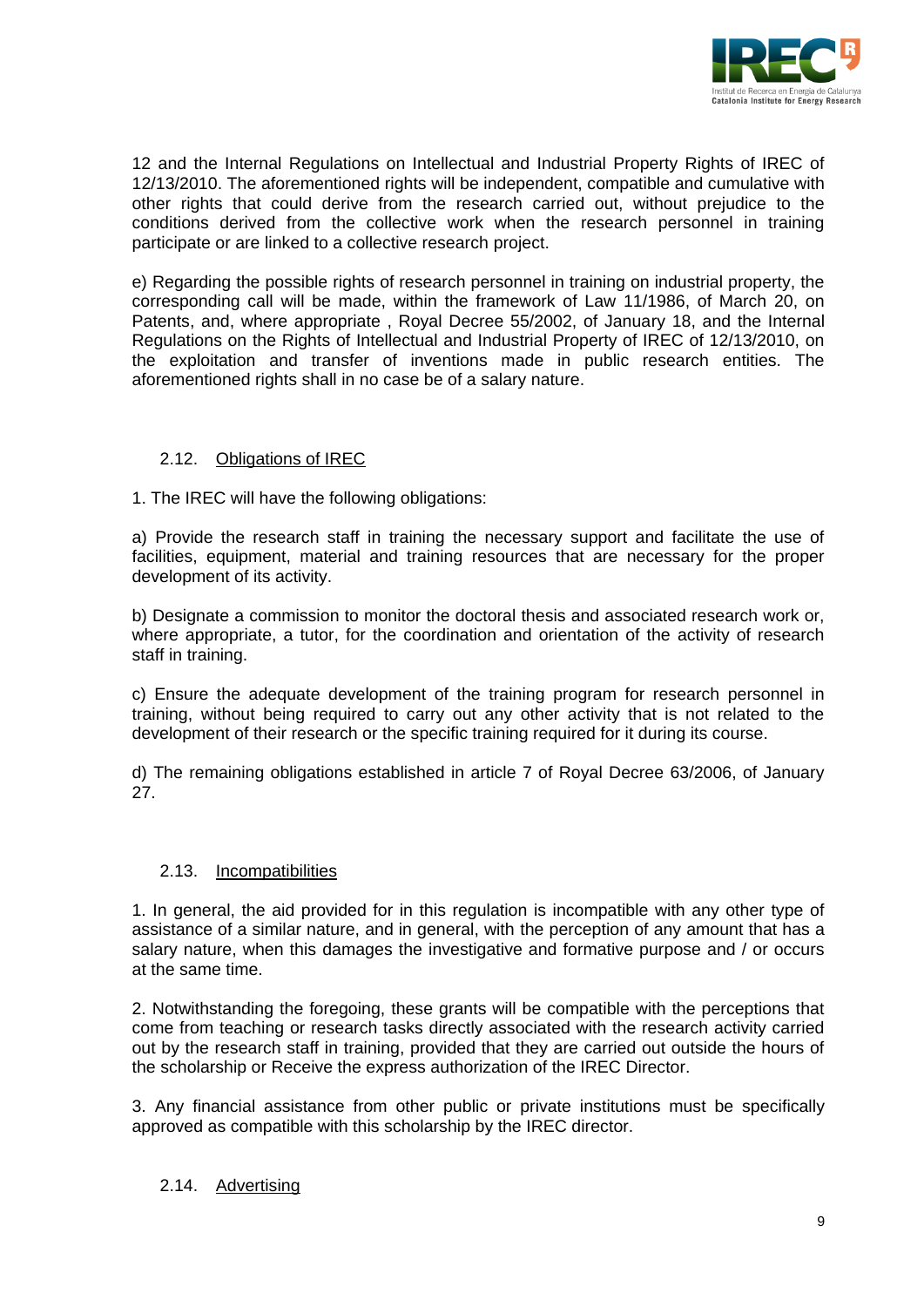

All information regarding these pre-doctoral research grants will be published on the IREC bulletin board and on the Web www.irec.cat and if possible on other Websites in the sector.

### 2.15. Financing

As a general rule, this aid program will be financed from the IREC own or baseline funds budget.

#### 2.16. Confidentiality Clauses

1. The grantee must maintain strict confidentiality regarding the data, activities and other information related to his IREC or Institute research area and his contractual relations with companies.

2. Due to the nature of the activities carried out, the previous point will remain in force, even if the grantee ceases his activities in the IREC.

3. At the end of the scholarship, the recipient of the aid must return all documents related to their clients or that make reference to any IREC project to the responsible investigator and the IREC. It is strictly forbidden to keep documents or copies of documents that contain information related to your collaboration with the institute.

4. Any innovation, improvement or invention that can reach the fellow must immediately inform the director of IREC keeping said information in the most strictly confidential.

Without prejudice to the rights under current law with respect to intellectual property, the rights for the possible use and commercialization of innovation, improvement or technical invention shall be the property, ownership and management of the Fundació Institut de Recerca en Energía de Catalunya, in accordance with its regulations on Intellectual and Industrial Property dated December  $13<sup>th</sup>$ , 2010.

5. The Institute shall have the right to demand compensation for damages caused by noncompliance with these clauses.

## **3. AID PROGRAM FOR THE ATTRACTION OF THE MASTER STUDENT RESEARCH TALENT**

This document also aims to establish the support program for Master students who are staying at the Center.